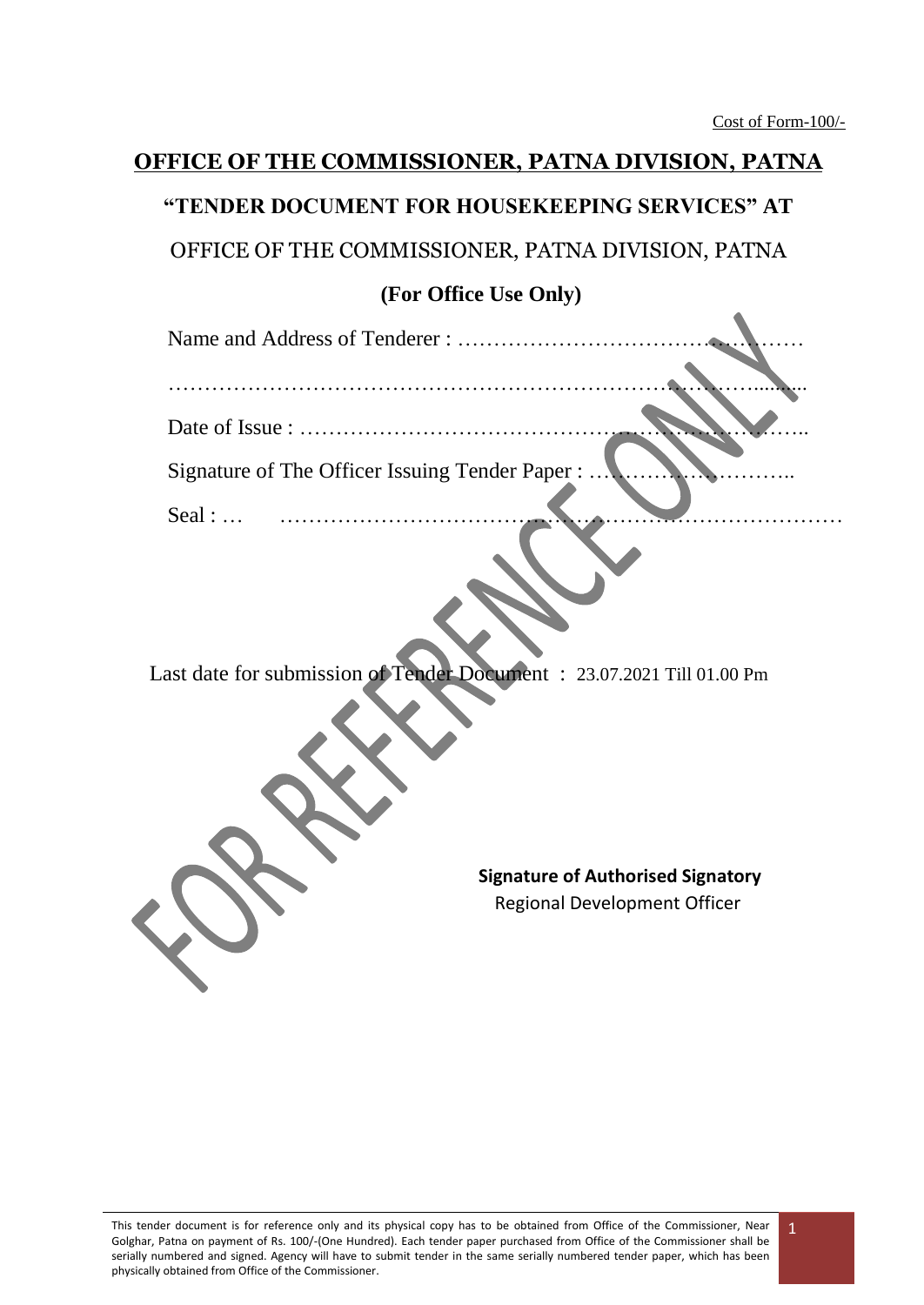# **OFFICE OF THE COMMISSIONER, PATNA DIVISION TENDER DOCUMENT FOR HOUSEKEEPING SERVICES AT:** OFFICE OF THE COMMISSIONER, PATNA DIVISION, PATNA

## **Contents:**

| SI. No. | <b>PARTICULARS</b>                      | <b>PAGE No</b> |
|---------|-----------------------------------------|----------------|
|         | <b>GENERAL INSTRUCTION TO TENDERERS</b> |                |
|         | <b>SCOPE OF HOUSEKEEPING SERVICES</b>   |                |
|         | <b>TECHNICAL BID</b>                    |                |
|         | <b>FINANCIAL BID</b>                    |                |

#### **Important Dates:**

- 1. Last date of sale of tender document : 22.07.2021 Till 01.00 Pm
- 2. Last date of submission of tender document : 23.07.2021 Till 01.00 Pm
- 
- 3. Opening of tender : 24.07.2021 At 03.00 Pm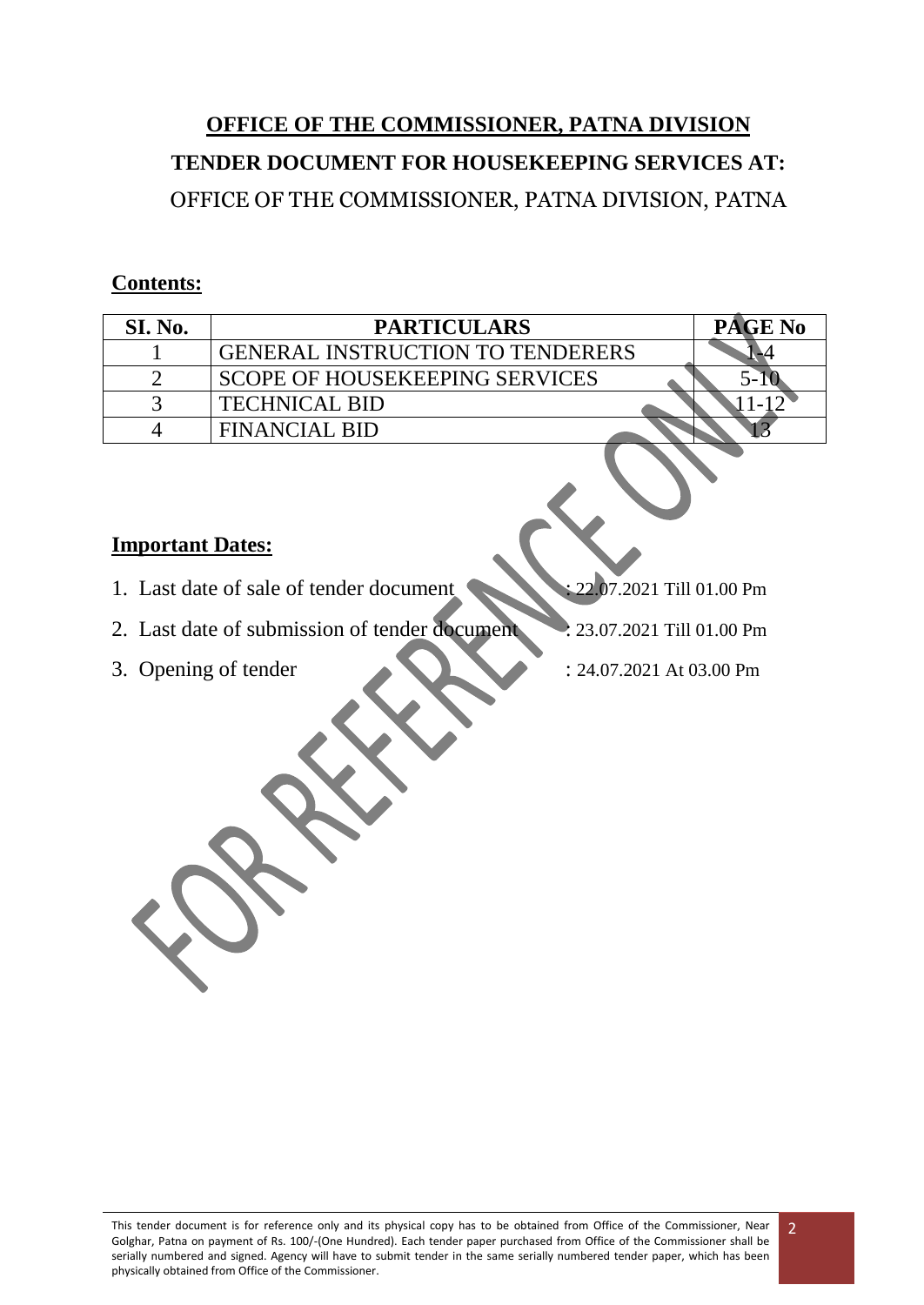## **GENERAL INSTRUCTIONS TO TENDERERS**

The Commissioner, Patna Division Patna invites sealed tender from the interested reputed Company/Firm/ Agency for providing Housekeeping Services with modern equipments and best quality manpower for Office of the Commissioner, Patna Division, Patna and their campus at Patna for eleven (11) months with minimum primary criteria as follows :-

- a. The company/firm/agency must be having a minimum of One (1) years experience in providing housekeeping services (cleaning, housekeeping services) in Govt. Office/PSUs and other major institutions.
- b. Company's turnover should be minimum Rs. 5,00,000/- (five lakh) per annum for each year during last three years (2017-18, 2018-19 and 2019-2020).
- c. Company/firm/agency must provide photo copy of Pan Card & GST Registration.
- d. An Earnest Money Deposit (EMD) of Rs. 2,500/- (Rs. Two Thousand five hundred only) in the form of demand draft/Bankers cheque in favour of Commissioner, Patna Division, Patna payable at Patna must be enclosed with Technical bid, without which tender will be summarily rejected.
- 1. Tender document Containing details about NIT, General Guidelines, Qualification criteria, Scope of housekeeping work, Term & Conditions and Technical & Financial bid can be purchased from Office of Commissioner, Patna Division, Patna on all working days, in office hours on or before 22.07.2021 till 01.00PM by paying a non refundable fee **Rs 100/- (One Hundred)**.
- 2. Completed Bid in all respect must be dropped at the Office of Commissioner, Patna Division, Patna with all enclosure duly signed on every page by tenderer or his authorized representative, till 23.07.2021 before 01.00PM Bidder should read this document carefully and visit the work site before filling in and submitting the tender. Proforma-I Technical Bid and Proforma-II of Financial Bid should be filled completely, in all respect.

Tenders should be submitted tender, in one sealed envelope super scribed as **"Tender for Housekeeping Services" for** Office of the Commissioner, Patna Division, Patna **"**containing two separate sealed envelopes. One for Technical bid in Proforma-I (Super scribed as **"Technical Bid"**) and another for financial bid in Proforma-II (**"Financial Bid"**) and addressed to Office of Commissioner, Patna Division, Patna.

- 3. EMD will be forfeited, if bidder withdraws his bid after submission. EMD shall be returned after finalisation of bidding process.
- 4. Corrections, overwriting, alteration and whiteners should be avoided. If needed

This tender document is for reference only and its physical copy has to be obtained from Office of the Commissioner, Near Golghar, Patna on payment of Rs. 100/-(One Hundred). Each tender paper purchased from Office of the Commissioner shall be serially numbered and signed. Agency will have to submit tender in the same serially numbered tender paper, which has been physically obtained from Office of the Commissioner.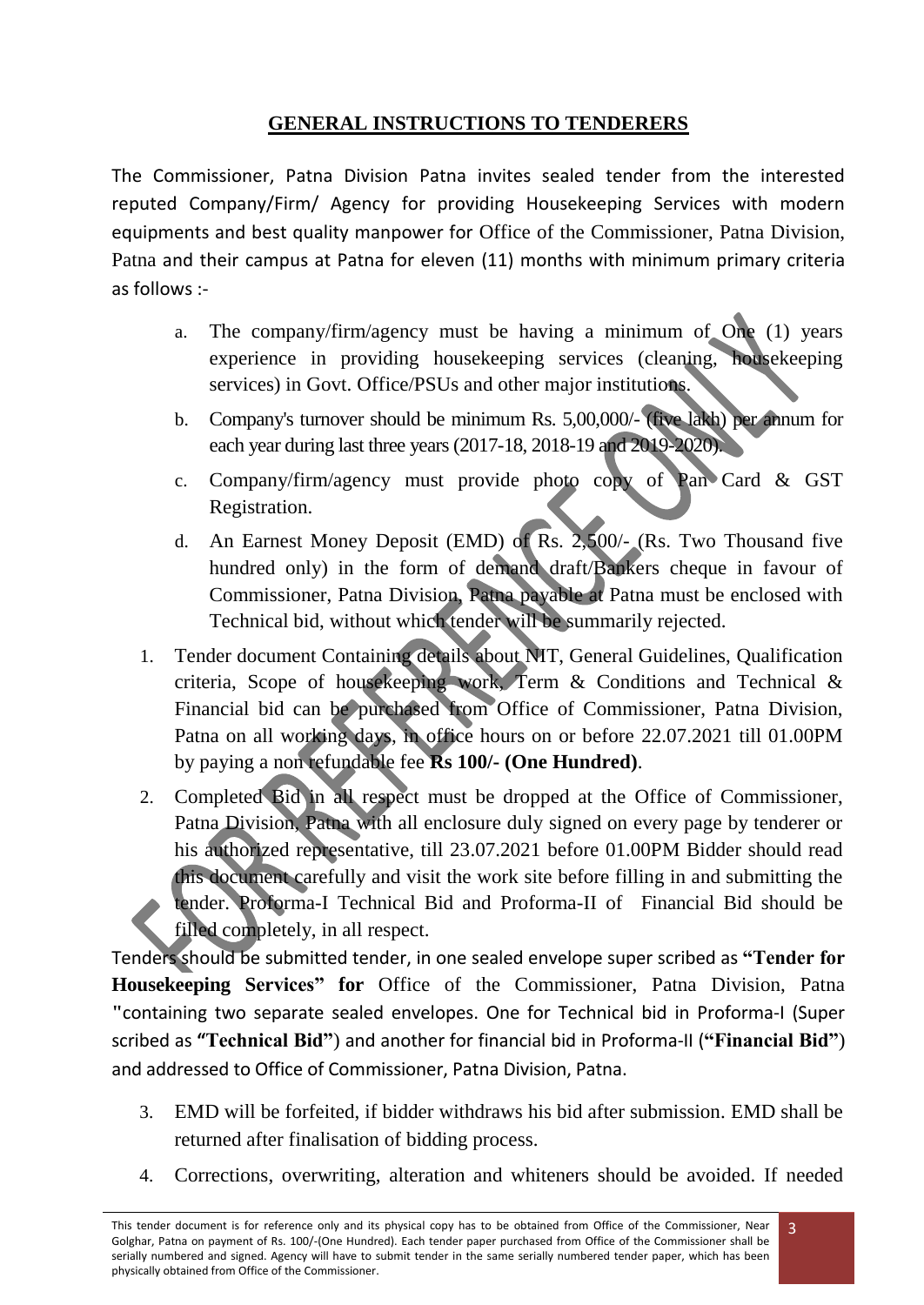that part should be circled and duly full signed by the bidder.

- 5. Conditional Tender will be summarily rejected. Incomplete bid will be summarily rejected.
- 6. All matter concerned with this shall be governed by the Indian law both substantive and procedural, in the jurisdiction of High Court, Patna.
- 7. The Company/Firm/Agency must have a Minimum of One year experience in Providing Housekeeping services (Cleaning, Maintaining, Operating, Providing skilled technical services) in Conference hall, Modern office, buildings, commercial complex and corporate office and its campus of same or larges area/capacity.
- 8. The Tender papers and all enclosures (on every page) must be signed separately by each partner of the firm or by a person holding a power of attorney authorizing him/her to do so. Such power of attorney should be produced along with the tender and it must also disclose that the firm is registered under the Indian partnership Act.
- 9. Housekeeping services may further be extended on satisfactory performance and mutual consent on same terms and conditions on yearly basis for another two years.
- 10. Office of the Commissioner, Patna Division, Patna reserves the right to verify the claims made by the Bidders and to carry out the capability assessment of the Bidders and the Office of the Commissioner, Patna Division, Patna decision shall be final in this regard. Office of the Commissioner, Patna Division, Patna may, in its absolute discretion, waive any of the conditions and/or requirements in the TENDER in respect of any or all of the bidders.

# **1. RATES AND PRICE**

- 1.1 Bidders should quote the rates in the format given at Proforma-II (financial bid). Incomplete bids will summarily be rejected. All corrections and alterations in the entries of tender papers will be signed in fully by the Bidder with date.
- 1.2 The bidders must quote the rates inclusive of all Govt. taxes.
- 1.3 The Agency shall be selected after fulfilling the terms & conditions of the technical bid and the bidder who offers the lowest amount (L1) will be considered.
- 1.4 No additional freight or any other charges etc, would be payable.

## **2. TERMS OF PAYMENT**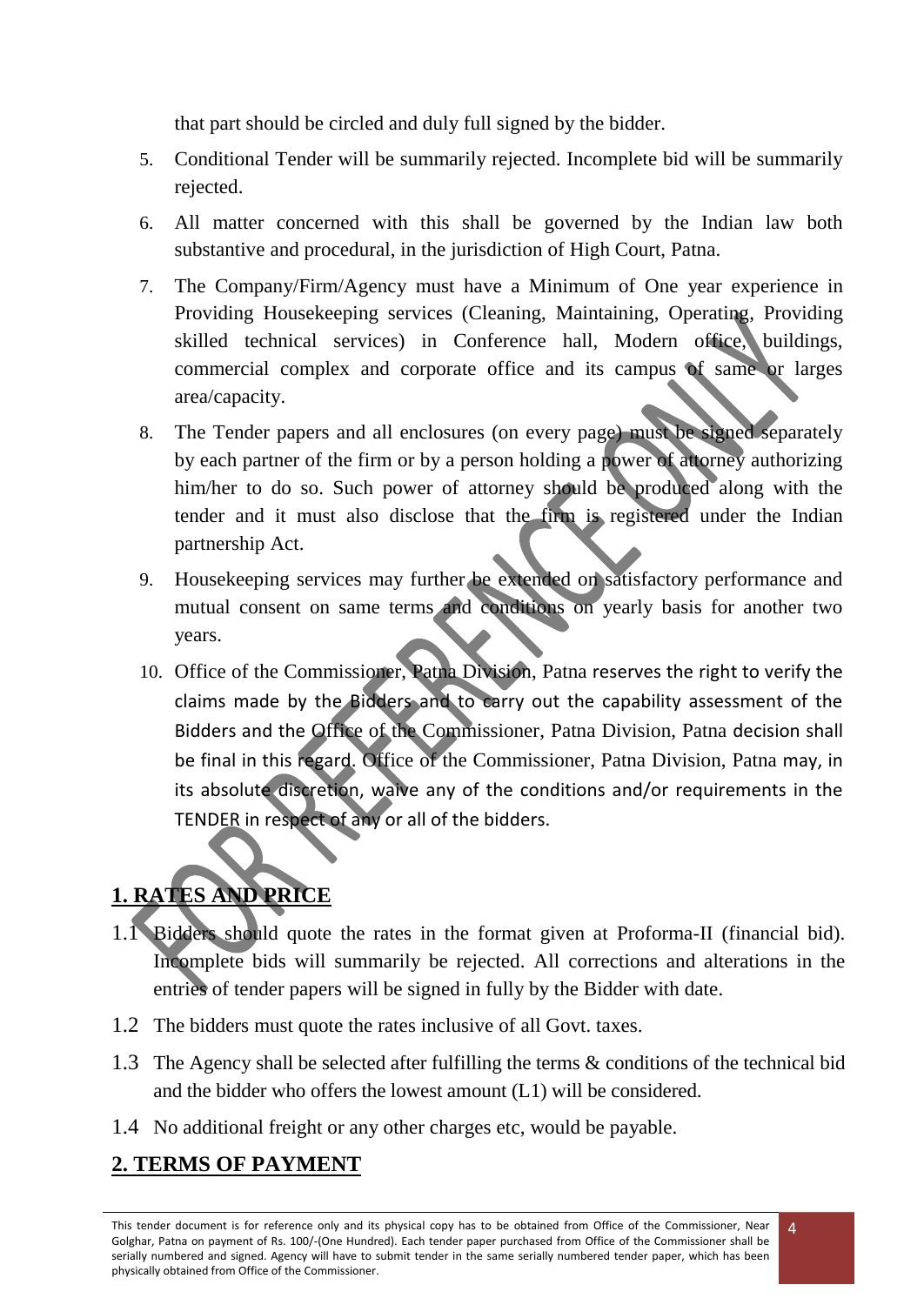Payment shall normally be released on a monthly basis within a fortnight after the presentation of bill and upon approval of the Commissioner, Patna Division, Patna that the services provided during the month are satisfactory.

Office of the Commissioner, Patna Division, Patna will deduct tax at source and all other statutory taxes/charges etc. as applicable from time to time to the amount payable to the agency.

## **3. DEDUCTIONS FOR EXCEPTIONS**

- 3.1 If at any stage it is felt by Secretary to Commissioner, Office of the Commissioner, Patna Division, Patna Patna that the cleaning works are not as per laid down parameters, office reserve the right to order suitable reduction in payment.
- 3.2 **Termination of Contract :** Commissioner, Patna Division, Patna reserve all the rights to terminate the contract at any time without assigning any reason after giving one (1) month notice.

## **4. APPLICABLE LAW AND JURISDICTION**

All matters connected with this shall be governed by the Indian law both substantive and procedural, for the time being in force and shall be subject to the exclusive jurisdiction of Courts at Patna.

- 1. No alternative offer shall be considered.
- 2. Commissioner, Patna Division, Patna reserves the right to annul the bidding process at any time prior to award of contract including rejection of any or all bids after the same have received, without hereby incurring any liability to the affected bidder or any obligation to inform the affected bidder/s on the ground of OFFICE OF THE COMMISSIONER, PATNA DIVISION, PATNA action.
- 3. Commissioner, Patna Division, Patna reserves the right to accept/reject any bid and to cancel the bidding process at any time and reject all bids, at any time prior to placement of order, without, thereby incurring any liability.
- 4. Any clarification on the documents may be obtained form-

Regional Development Officer*, Patna Division Patna.*

- 5. **Successful Bidder shall have to deposit bank security/demand draft of Rs.25000/- (Twenty Five Thousand Only ) as performance guarantee.**
- 6. **Penalty for non-performance :-** Office of the Commissioner, Patna Division, Patna would make regular assessment of the performance of the agency for the work assigned and at its own discretion may make suitable and appropriate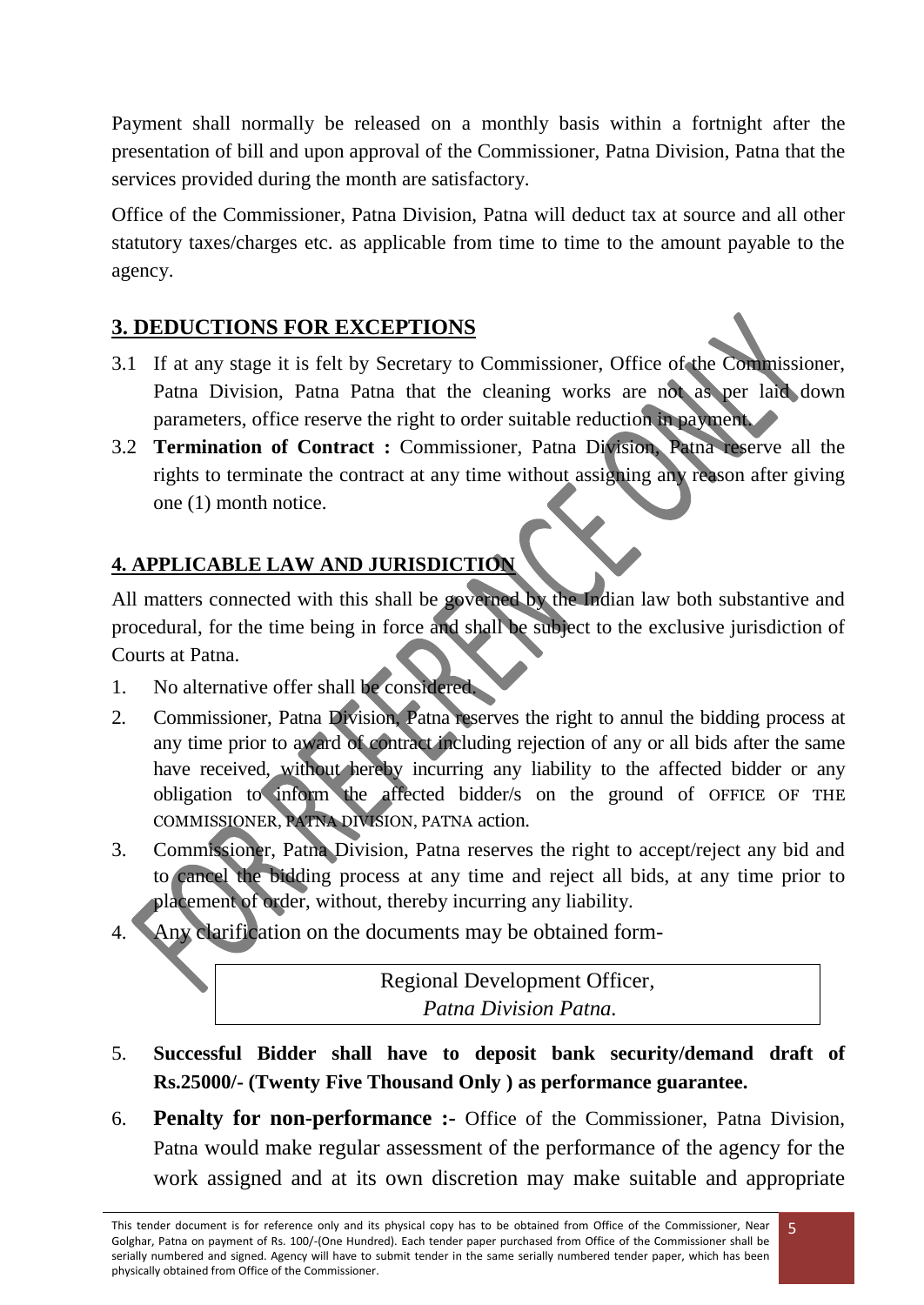deductions in the monthly payment as per the laid down parameters of the work performed by the agency. If the work performed is found unsatisfactory, Office of the Commissioner, Patna Division, Patna may debar/blacklist the agency and can award the work at the L1 rate, to the agency having quoted the L2 rate. In case the next agency after having awarded the work, refuses to undertake work or performs unsatisfactorily, Office of the Commissioner, Patna Division, Patna would go in for the re-tender.

7. The Agency shall ensure cleanliness at all times. The Agency shall put in place relievers (in the ratio 6:1) as would be required for the housekeeping staffs working for 26 days in a month. The rate quoted by the agency shall include additional relieving charges of 16.7 % of the rate as well.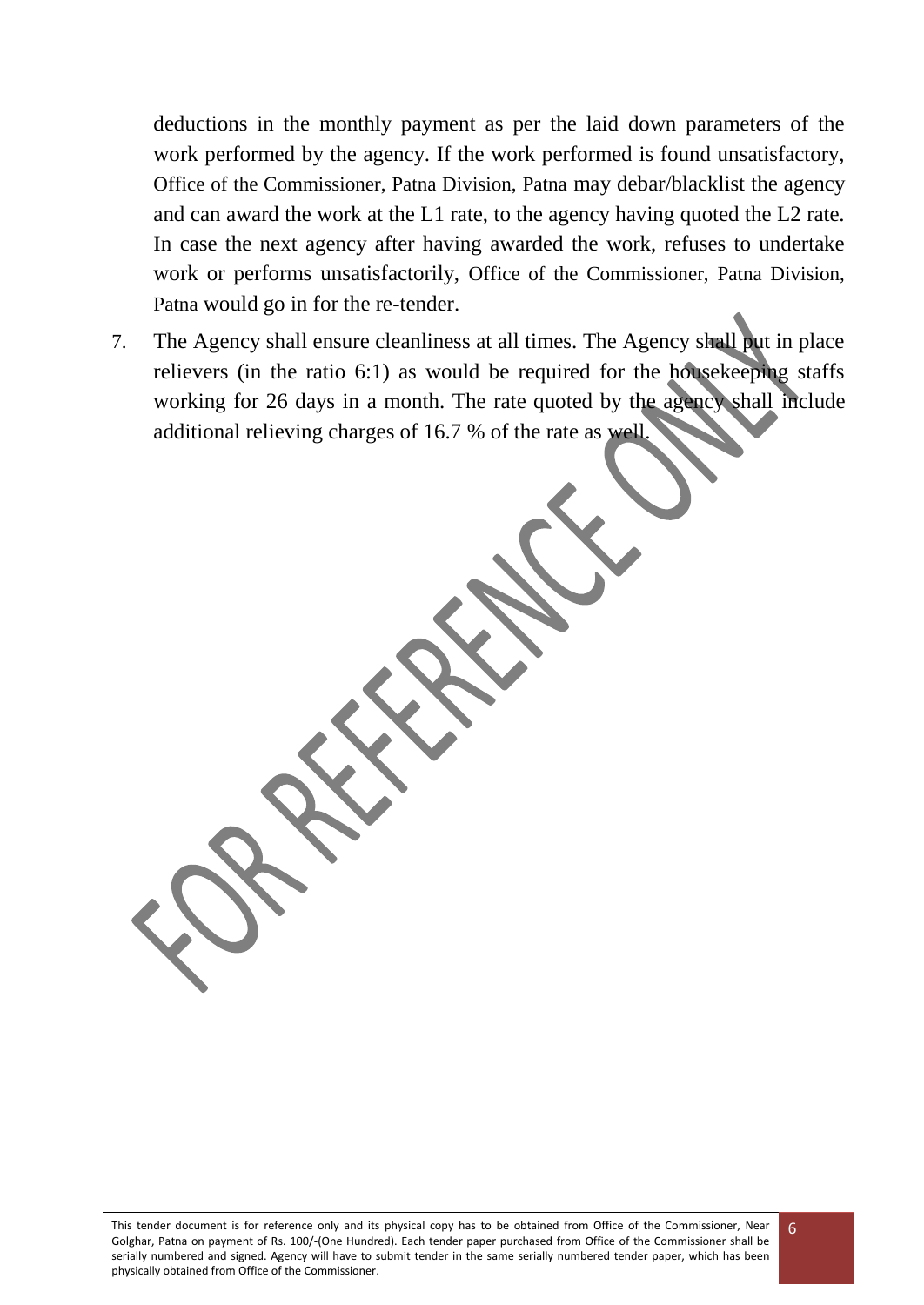## **SCOPE OF HOUSEKEEPING SERVICES**

Housekeep and cleaning work will be done on all days of the week.

### 1. **Areas of Buildings and Campus:**

(a) Office of the Commissioner, Patna Division, Patna and its Campus Area.

- 2. **Housekeeping work:** Broadly the housekeeping work may be sub-divided into following services.
	- (i) General Housekeeping (Cleaning Inside the building, outside the campus)
	- (ii) Horticulture Services (Care for garden, plants indoor & outdoor)

### **3. Guidelines for General Housekeeping work and broad details of scope work:**

- 3.1 The Service providers is expected to complete cleaning, dusting, mopping etc. of entire building and it's campus including Meeting halls, Officer Chambers, Common Areas, Staircases, Corridors, Toilets, Terrace, Open campus, Streets, Gardens, Parking areas etc. at least once or more in a day as required.
- 3.2 No harm to the existing structure, fittings, finishes, furniture, fixings, apparatuses, etc. should be done due to bad workmanship, inferior quality of cleaning apparatus used, inferior quality of cleaning agent used, wrong Cleaning process, Mishandling etc.
- 3.3 Services will also include skilled Managerial Workforce to manage the Housekeeping work.
- 3.4 Toilets in all the floors including toilets in chambers are to be cleaned thoroughly with disinfectants in the morning and later as required.
- 3.5 During the meeting, frequency of cleaning of common areas and toilets will have to be increased to achieve the clear lines.
- 3.6 For maintenance and housekeeping work best quality material like phenyl, Colins, Lizol and other disinfectants etc. and best quality machinery/ equipments will be used.
- 3.7 Entire terrace area to be cleaned and to be monitored in respect to stagnation of water, blockage of drain inlet/outlets etc.
- 3.8 Cleaning covers, Floor, Doors, windows, Glass, Showcases, table, chair, walls, stair, furniture, brass fittings, In house plants, flower pot & etc.
- 3.9 Cleaning of campus also covers drain, sewerage system, rain water pipes, manholes, etc. as required.

7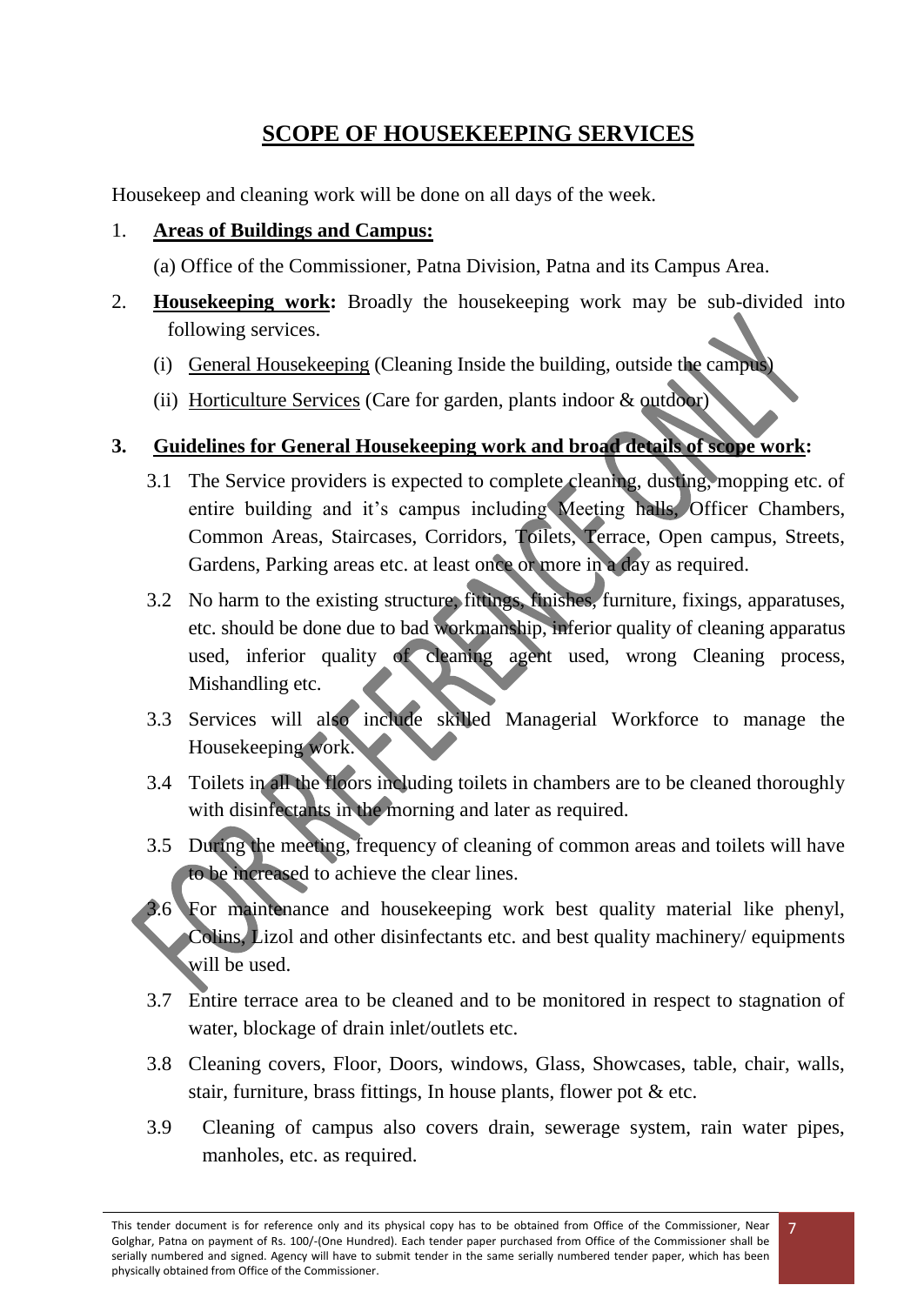- 3.10 Housekeeping staff should be trained for emergency operation like Fire, earthquake, etc. Such drill should be made for awareness and knowledge on monthly basis.
- 3.11 All the housekeeping staffs will be well and neatly dressed in specified uniforms as approved by Office of the Commissioner, Patna Division, Patna. No staff will be allowed to work without uniform.
- 3.12 Services like water supply, rain water drains, sewer systems, etc. will be required to be maintained. Topping up of the overhead water tanks daily/regularly, cleaning of overhead tanks quarterly, cleaning the rain water drains, sewer system and chambers at regular intervals.
- 3.13 Control of Rats/ Mosquitoes by spraying/fogging is required to be done on regular basis at least once in every month.
- 3.14 Naphthalene balls, air purifier, toilet rolls/ paper rolls and liquid soap are to be provided by the agency to ensure continuous availability of these materials in perquisite place/container.
- 3.15 Removal of beehives and cobwebs/honey webs from the office building and its premises.
- 3.16 Cleaning and sweeping of open area including balconies and roof tops, stairs with brooms.
- 3.17 Proper registers/records for the jobs carried out on daily, weekly, fortnightly and monthly basis will be maintained by the Agency.
- 3.18 Cleaning and dusting of entire furniture, partitions, wooden cabin walls, railings, doors, windows venetian blinds, racks, sofas, curtains, wall, mounted fans etc. with day/wet cloth, feather brush and duster.
- 3.19 Lifting carrying and disposing the dead bird's, animals, rats, insect's etc. if found in and around the office building.
- 3.20 Clearing of any choking's in the drainages, chambers etc
- 3.21 The bidder should possess or procure needful infrastructure, gadgets and other material required for smooth housekeeping services. No additional cost towards this will be borne by Office
- 3.22 Successful bidders will have to provide detailed plan of Action of all Staff/Supervisor along with police verification before agreement within 15 days (and after award of work). Failure to do so will be summarily lead to rejection of work award
- 3.23 There will not be extra payment for maintenance/housekeeping for any kind of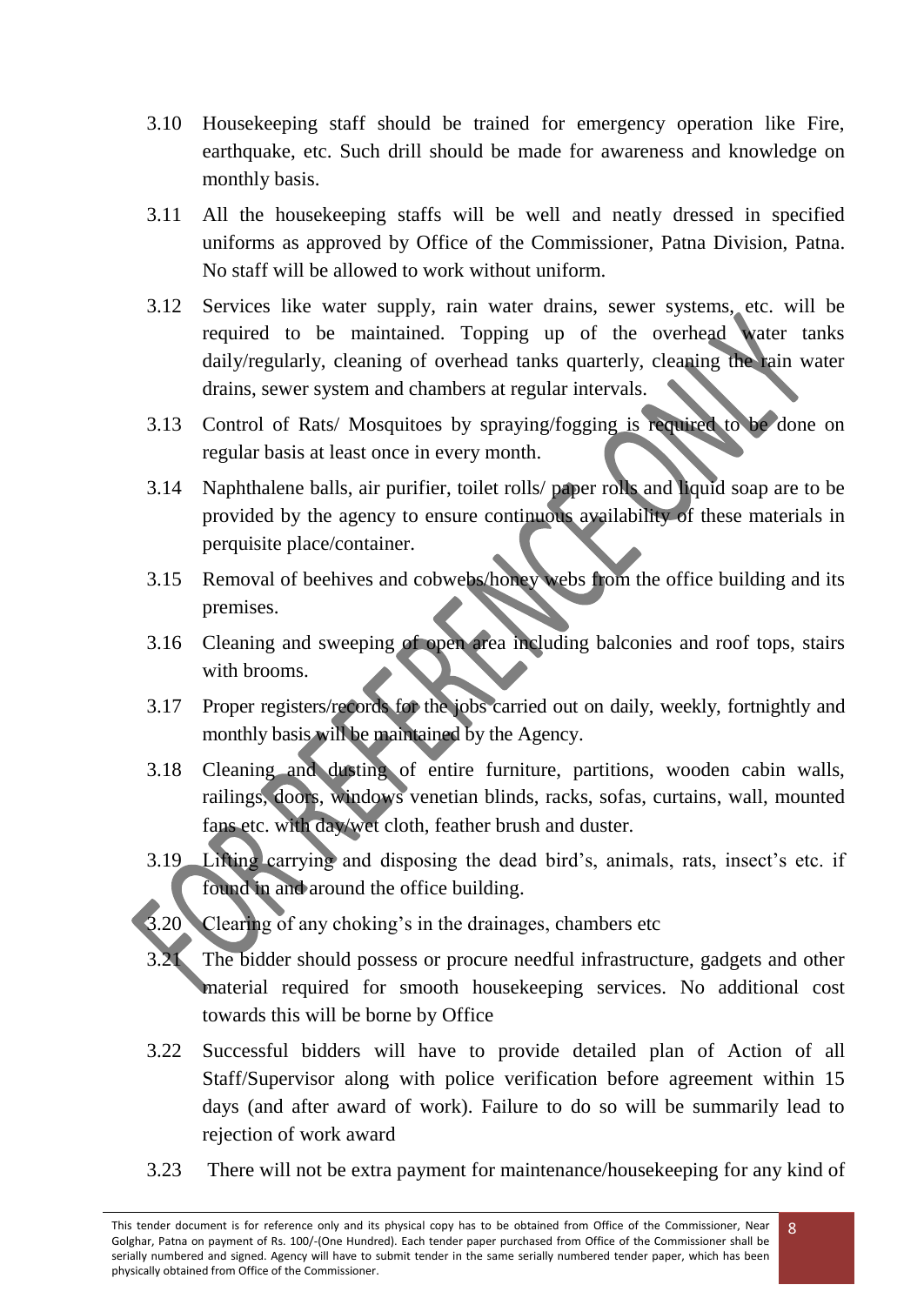functions organised in these buildings beyond office hours

- 3.24 The agency shall comply with the statutory provisions of Contract Labour (Regulation & Abolition) Act, 1970; Employees State Insurance Act 1948; Workman's Compensation Act, 1923; Payment of Wages Act, 1936; The Employees Provident Fund (and Miscellaneous Provisions) Act, 1952; Payment of Bonus Act, 1965; The Minimum Wages Act,1948 with all amendments
- 3.25 Bidder must employ adult and efficient labour only. Employment of child labour will lead to the termination of the Letter of Award. The successful bidder shall engage only such workers, whose antecedents have been thoroughly verified including character and other formalities
- 3.26 Compliance of all statutory laws/labour laws is to be made by the agency only and Office of the Commissioner, Patna Division, Patna has no obligation of the same.

## **4. Horticulture Services:**

- 1. Maintenance, manuring, seeding and Beautification of lawn and garden.
- 2. Watering the plants and flower pots.
- 3. Trimming & Maintenance of decorative of garden and lawn.
- 4. Improvement of ambiance/greenery in the campus.

## **5. Overall Management:**

**The required number of general housekeeping staff has to be at least 04 (four staff) in numbers (including Gardener, Sweeper and other manpower).** The bidders have to perform specified work out and it may increase/decrease the staff and must able to manage/arrange for adequate supervision to get best results. Bidders must visit the site/campus and must understand the nature and scope of work to be performed their technical bid.

The bidder must employ adult and skilled labour only. Employment of child labour will lead to the termination of the contract. The successful bidder shall engage only such workers, whose antecedents have been thoroughly verified including character and other formalities.

The bidder shall ensure that all the workforce deployed wear uniform as approved by Office while on duty.

This tender document is for reference only and its physical copy has to be obtained from Office of the Commissioner, Near Golghar, Patna on payment of Rs. 100/-(One Hundred). Each tender paper purchased from Office of the Commissioner shall be serially numbered and signed. Agency will have to submit tender in the same serially numbered tender paper, which has been physically obtained from Office of the Commissioner.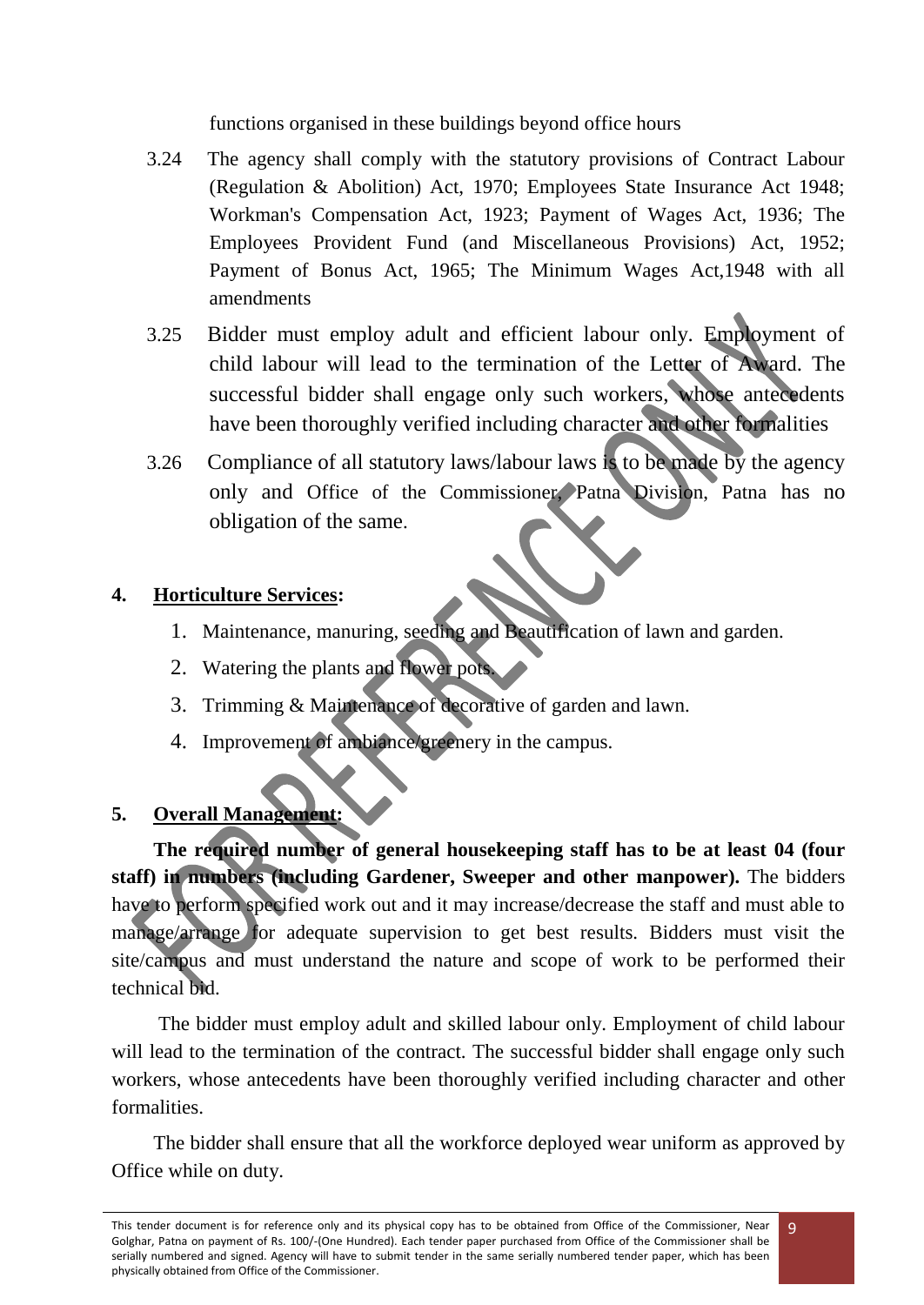#### **6. Evaluation of work Performed :-**

Office of the Commissioner, Patna Division, Patna on a regular basis would evaluate the performance of the Agency as laid down in the scope of work. Office of the Commissioner, Patna Division, Patna would make regular assessment of the performance of the agency for the work assigned and at its own discretion may make suitable and appropriate deductions in the monthly payment as per the laid down parameters/ scope of work of the work performed by the agency. If the work performed is found unsatisfactory, Office of the Commissioner, Patna Division, Patna may debar/blacklist the agency and can award the work at the L1 rate, to the agency having quoted the L2 rate. In case the next agency after having awarded the work, refuses to undertake work or performs unsatisfactorily, Office of the Commissioner, Patna Division, Patna would go in for the re-tender.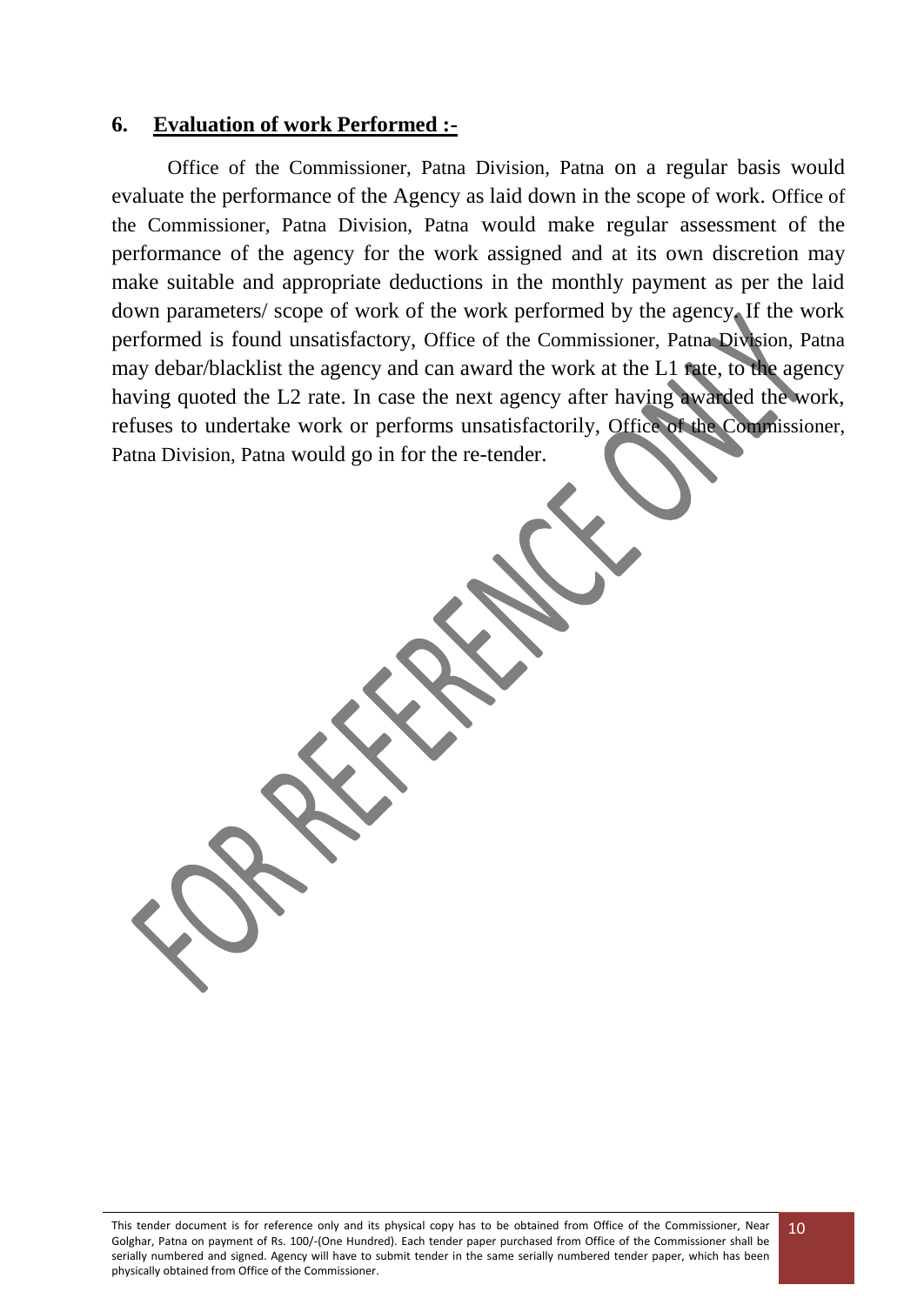## **7. Housekeeping : Frequency of cleaning of major items.**

### **A. Daily Jobs**

| Sl. No.      | <b>Work Details</b>                                                                                                        | <b>Remarks</b>                                       |
|--------------|----------------------------------------------------------------------------------------------------------------------------|------------------------------------------------------|
| $\mathbf{1}$ | Cleaning, Dusting, moping (Dry $\&$ wet) of Main,<br>Meeting Rooms, VIP waiting hall other room and all<br>interior parts. | Frequency may be<br>increased as per<br>requirement  |
| 2            | Cleaning of toilets with phenol, bathrooms, doormats,<br>emptying dustbins etc.                                            | Toilets to be cleaned Three<br>days and more as per. |
| 3            | Cleaning of campus, disposal of garbage etc.                                                                               | Daily                                                |
| 4            | Watering plants indoor & outdoor, garden etc.                                                                              | Daily                                                |
| 5            | Cleaning of corridors staircases and common area<br>with phenol in the morning and with plain water<br>continuously.       |                                                      |
| 6            | Collection of waste paper from rooms, waste paper,<br>baskets, lobbies and putting in bags at the specified<br>location.   |                                                      |
| 7            | To clean glass panes on doors, windows $\&$ partitions<br>with soap/cleaning agent.                                        |                                                      |
| 8            | Cleaning doors, furniture, glass door, carpet windows<br>etc.                                                              |                                                      |
| 9            | As directed by the Office.                                                                                                 |                                                      |

## **B. Weekly Jobs**

| <b>Sl. No.</b> | <b>Work Details</b>                                                                                              | <b>Remarks</b> |
|----------------|------------------------------------------------------------------------------------------------------------------|----------------|
| 1              | Cleaning curtains, blinds etc.                                                                                   |                |
| 2              | Deep cleaning of toilets.                                                                                        |                |
| 3              | Washing of common areas.                                                                                         |                |
| $\overline{4}$ | Maintenance of garden Area (Cutting, shaping, manuring, etc.)                                                    |                |
| 5              | Cleaning of duct and shaft spaces, garbage and removal and<br>putting them in dustbin kept outside the building. |                |
| 6              | Dusting of false ceiling etc. with soft broom and cloth.                                                         |                |
| 7              | As directed by the Office.                                                                                       |                |

This tender document is for reference only and its physical copy has to be obtained from Office of the Commissioner, Near Golghar, Patna on payment of Rs. 100/-(One Hundred). Each tender paper purchased from Office of the Commissioner shall be serially numbered and signed. Agency will have to submit tender in the same serially numbered tender paper, which has been physically obtained from Office of the Commissioner.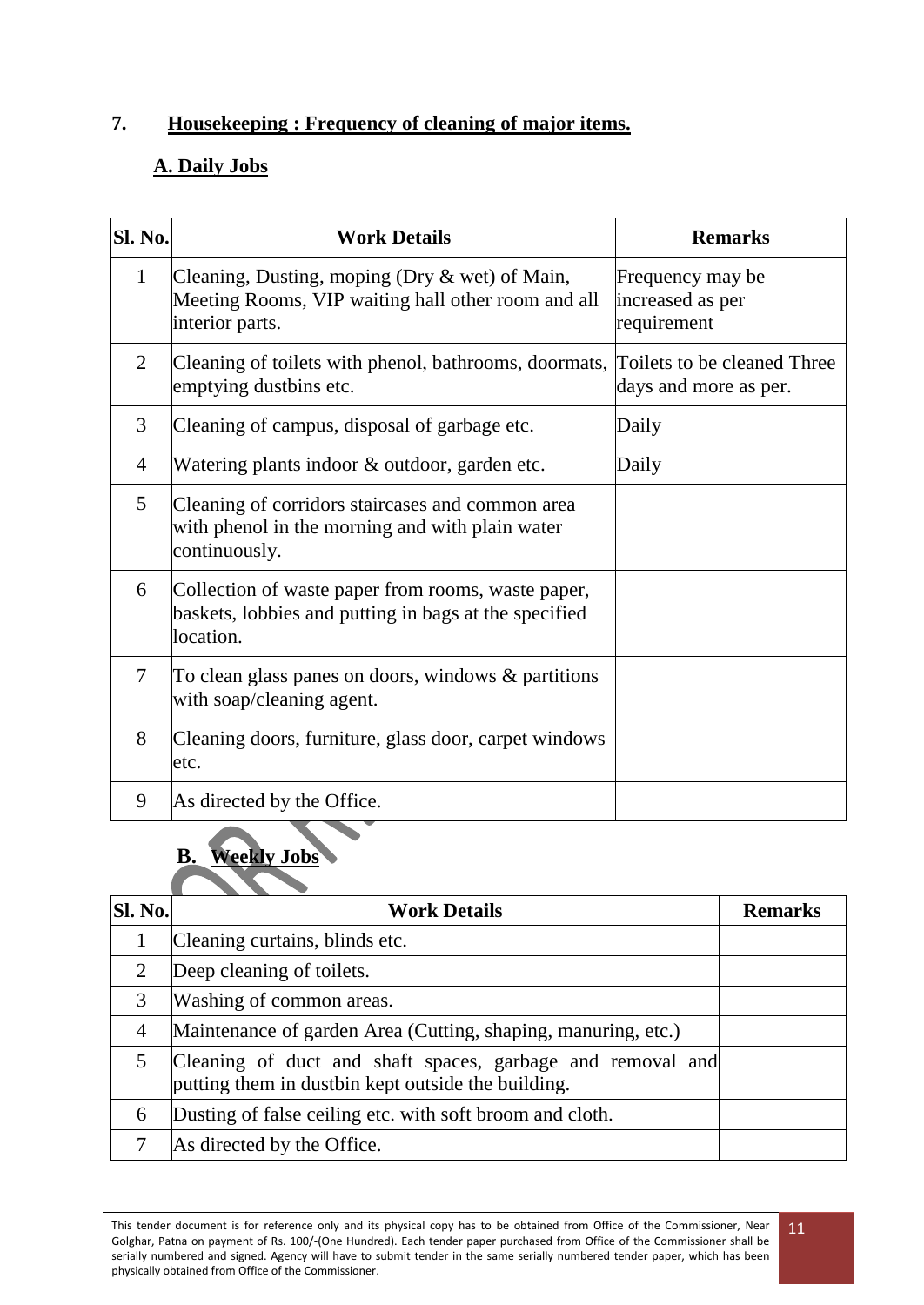#### A. **Monthly Jobs**

| SI.<br>No. | <b>Work Details</b>                                                                     | <b>Remarks</b> |
|------------|-----------------------------------------------------------------------------------------|----------------|
|            | Cleaning of manholes chambers, sewer etc.                                               |                |
|            | Cleaning terrace outer areas, rain water drains, open<br>drains etc.                    |                |
|            | Cleaning of chokage in sewer and pumping lines<br>within premises as and when required. |                |
|            | As directed by the Office.                                                              |                |

#### B. **Quarterly Jobs**

| Sl.<br>No. | <b>Work Details</b>                                  | <b>Remarks</b> |
|------------|------------------------------------------------------|----------------|
|            | Specialized cleaning of Carpet, wooden flooring etc. |                |
|            | Spot cleaning of walls etc.                          |                |
|            | As directed by the Office.                           |                |

Š X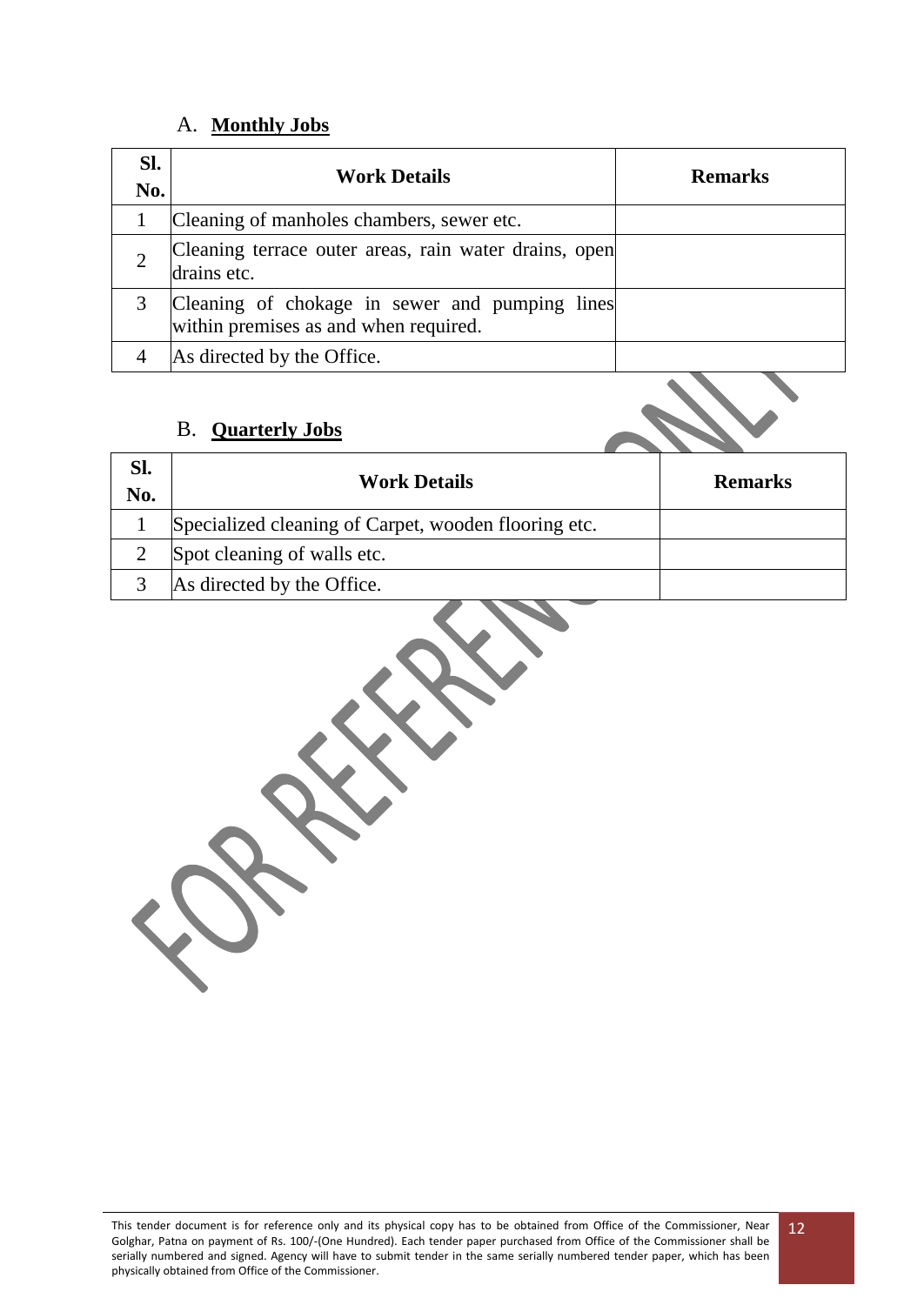## **TECHNICAL BID (Performa-I)**

## **"HOUSEKEEPING SERVICE AT OFFICE OF THE COMMISSIONER, PATNA DIVISION**

| 1. | Name of Tenderer                           | $\bullet$<br>$\bullet$            |  |
|----|--------------------------------------------|-----------------------------------|--|
| 2. | Full Address with<br>Telephone/Mobile Nos. | $\bullet$                         |  |
|    | (A) Head Office                            | $\bullet$<br>$\ddot{\phantom{0}}$ |  |
|    | (B) Branch/Local Office                    | $\ddot{\cdot}$                    |  |
| 3. | E-mail ID                                  |                                   |  |
| 4. | <b>Earnest Money Details:</b>              | $\ddot{\cdot}$                    |  |
|    | (Enclose Original                          |                                   |  |
|    | <b>Bank/Demand Draft)</b>                  |                                   |  |
|    | 1. Demand/Bank Draft No.                   |                                   |  |
|    | 2. Bank and Branch Name                    |                                   |  |
|    | 3. Amount                                  |                                   |  |

5. Details of Places where housekeeping services are being provided to Govt./PSUs or other major organizations (atleast 1 year experience).

| <b>Housekeeping</b><br>job carried<br>out during<br>the last 1<br>years | Name of<br><b>Organization</b> | <b>Nature</b><br>of Job | Area<br>covered | <b>Manpower</b><br>deployed | <b>Value</b> | <b>Experience</b><br>certificate/Order<br>etc. |
|-------------------------------------------------------------------------|--------------------------------|-------------------------|-----------------|-----------------------------|--------------|------------------------------------------------|
|                                                                         |                                |                         |                 |                             |              |                                                |
|                                                                         |                                |                         |                 |                             |              |                                                |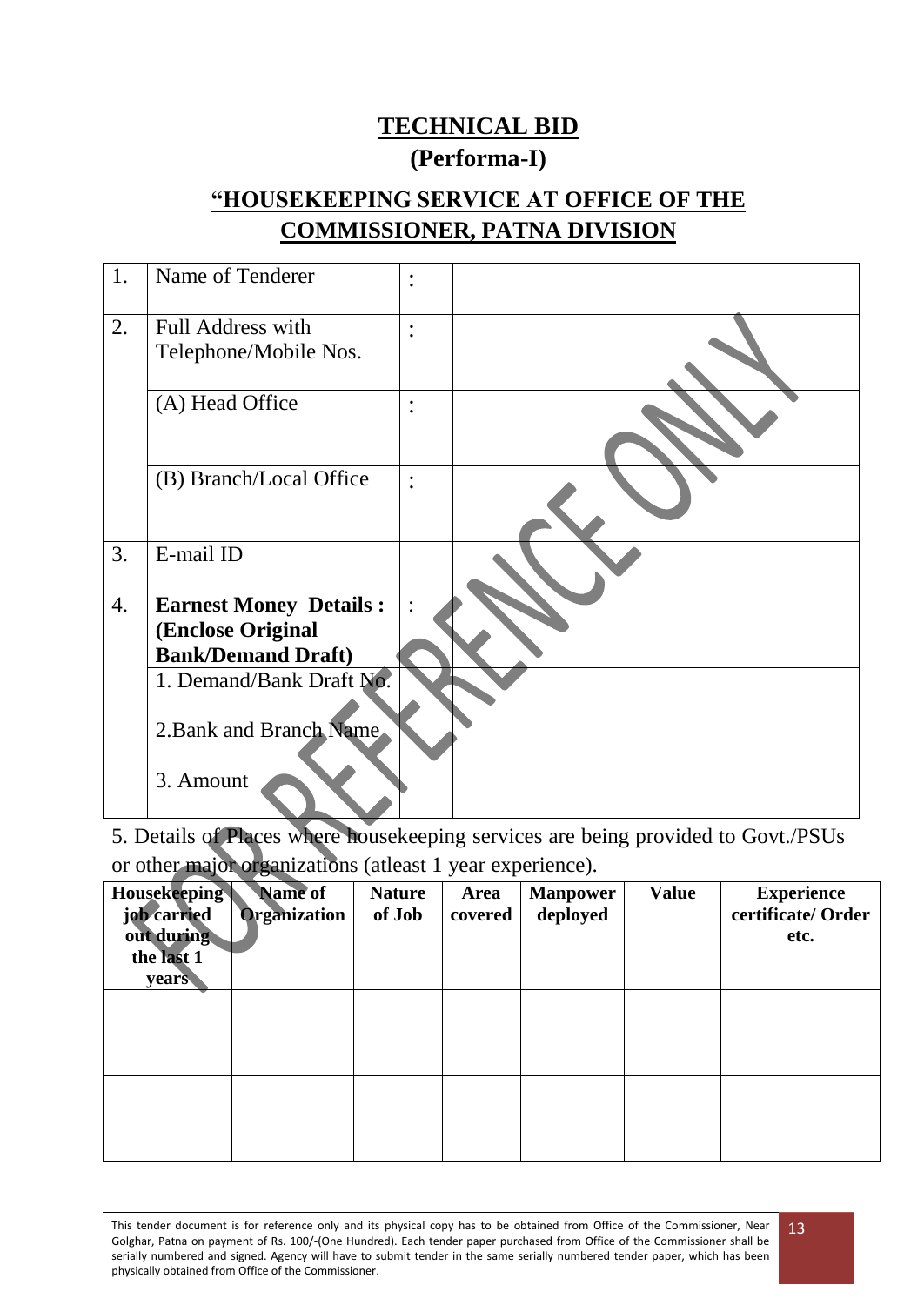| 6. | Company's turnover for the last three financial years<br>(2017-18, 2018-19 & 2019-20) (Attach details) |           |  |
|----|--------------------------------------------------------------------------------------------------------|-----------|--|
|    | PAN Card (Photocopy)                                                                                   |           |  |
|    | GST Reg. No.                                                                                           | $\bullet$ |  |

9. Any other relevant information related to housekeeping services, you would like to submit: (Enclose Extra sheet if required)

10**. Declaration: I/We declare that, the information given above is correct. In case it is found false/incorrect, at any stage, Office of the Commissioner, Patna Division, Patna may terminate the Letter of Award and/or take suitable action against me/us. I/We have read/gone through the terms, conditions, rules, guidelines etc. of the tender/housekeeping work, and agree to follow the same.**

Date: ……………. (Signature/s of the tenderer/Authorized person) Place: …………… Full Name/s: Designation: Stamp: Please put Signature and name on every page of Bid Document and Enclosures.)